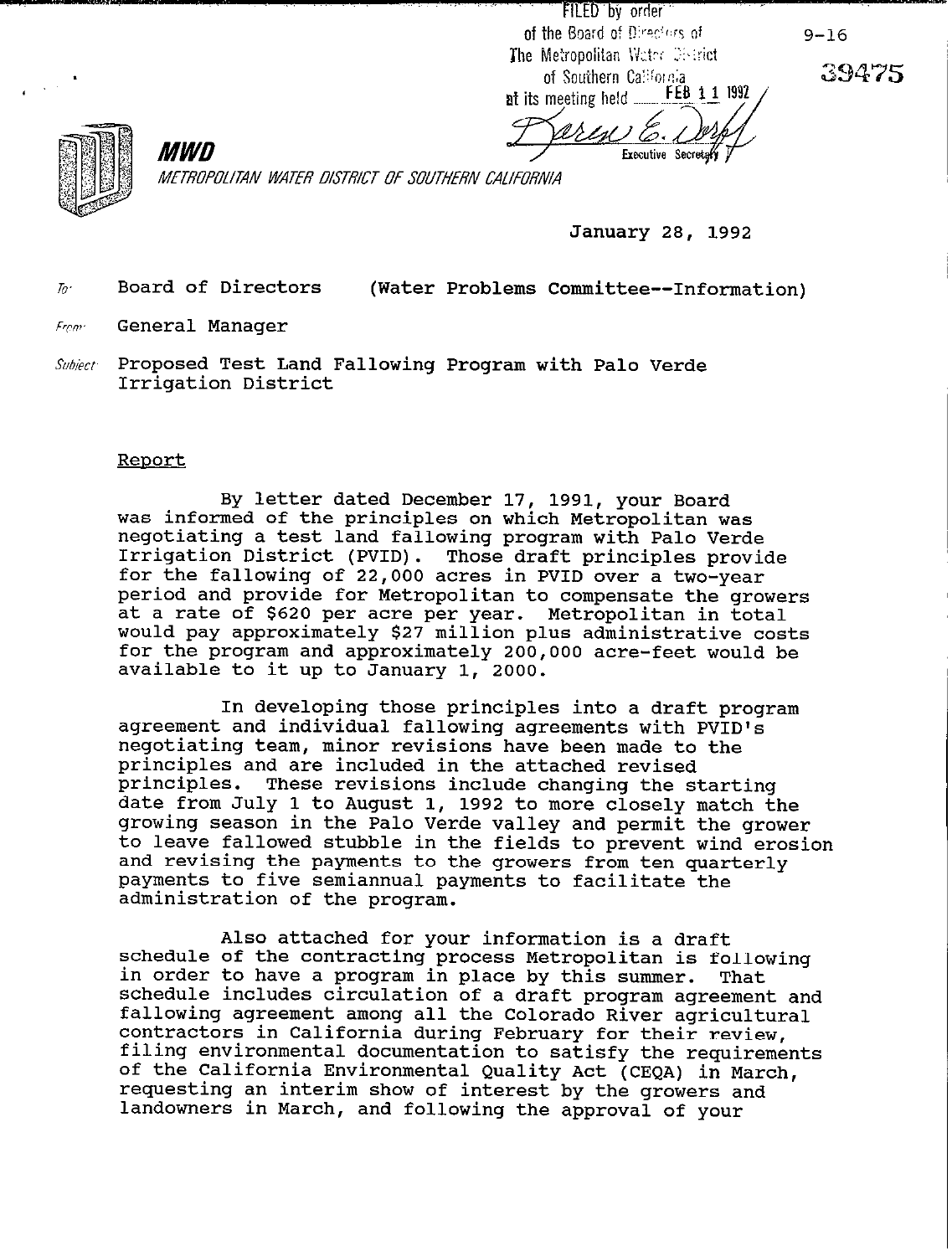**Board of Directors -2- January 28, 1992** 

**Board, execution of the Program Agreement among the California contractors and approval by the United States during April. This would be followed by sign-up of the landowners and growers during May, with implementation of the program during August 1992.** 

**There are still significant uncertainties associated with beginning implementation of the test program by this summer and to the extent the program is implemented by this summer, your Board would need to identify a funding source for the program. I will continue to keep your Board apprised as the program develops.** 

## Board Committee Assignment

**This letter was referred for information to the Water Problems Committee because of its jurisdiction to study and advise on the sources of importing water required by Metropolitan pursuant to Administrative Code Section 2481(a).** 

#### **Recommendation**

**For information only.** 

**n** 

**RWS:vb** 

**Attachments**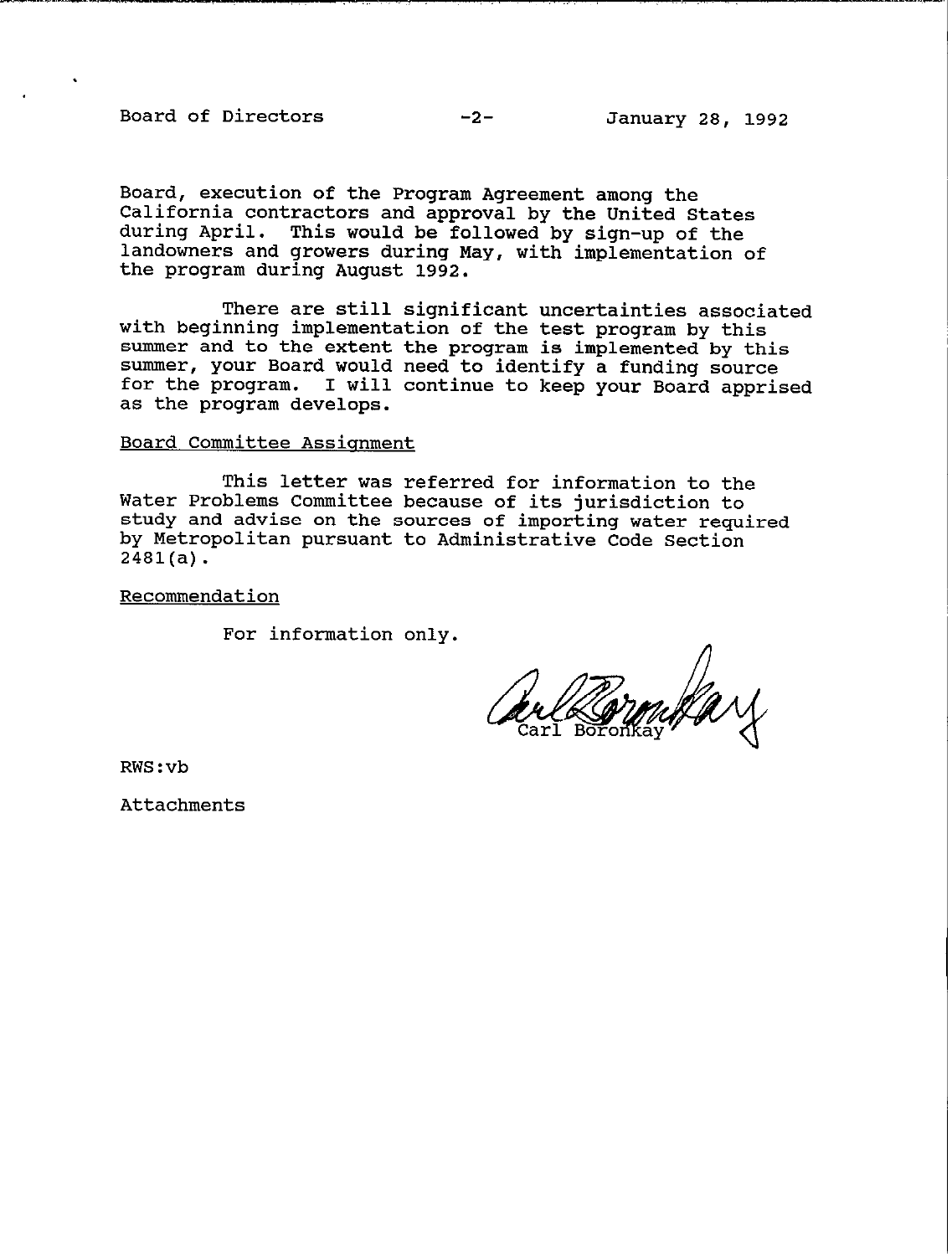39475

Attachment I

# Revised Principles of Aqreement

MWD/PVID Test Land Fallowing Program

- 1. 2-year test with objective of developing 100,000 acre-feet per year (AF/yr) (200,000 AF total).
- 2. Land fallowing to begin July 15, 1992 and run through July 14, 1994, with the same land lying fallow for the 2-year period.
- 3. MWD, with concurrence of PVID, to hire party for enforcing land fallowing under agreement (i.e. Agricultural Stabilization and Conservation Service (ASCS) or similar group).
- 4. Water conserved at 4.6 AF/acre
- 5. Conserved water (200,000 AF) to be used by MWD as soon as possible before the year 2000. If not needed, or fully needed, during '92, '93, or '94 (i.e., sufficient Colorado River water available to maintain MWD's aqueduct at full capacity absent program), such water would be maintained in a MWD water management account in Lake Mead to be used by MWD as soon as practicable, but in no event later than January 1, 2000. To the extent the reservoirs fill and spill, MWD loses its right to the water. To the extent MWD does not use the water prior to January 1, 2000, MWD loses its right to the water and it becomes system water.
- 6. Two principle type agreements:
	- a. Program Agreement (MWD, PVID, Imperial Irrigation District (IID), Coachella Valley Water District (CVWD)-Approval by U.S. Bureau of Reclamation (USBR).
	- b. Fallowing Agreement (MWD, Grower, Landowner) estimated approximately 150 such agreements.
- -7. costs:
	- a. PVID to be reimbursed by MWD for administrative costs.
	- b. MWD to directly fund enforcing agency.
	- **C.** MWD to directly fund its contracting costs.
	- d. MWD to directly fund payments to landowners/growers at \$620 per acre per year (five payments of \$248 pciacre semiannually). Such payments to be made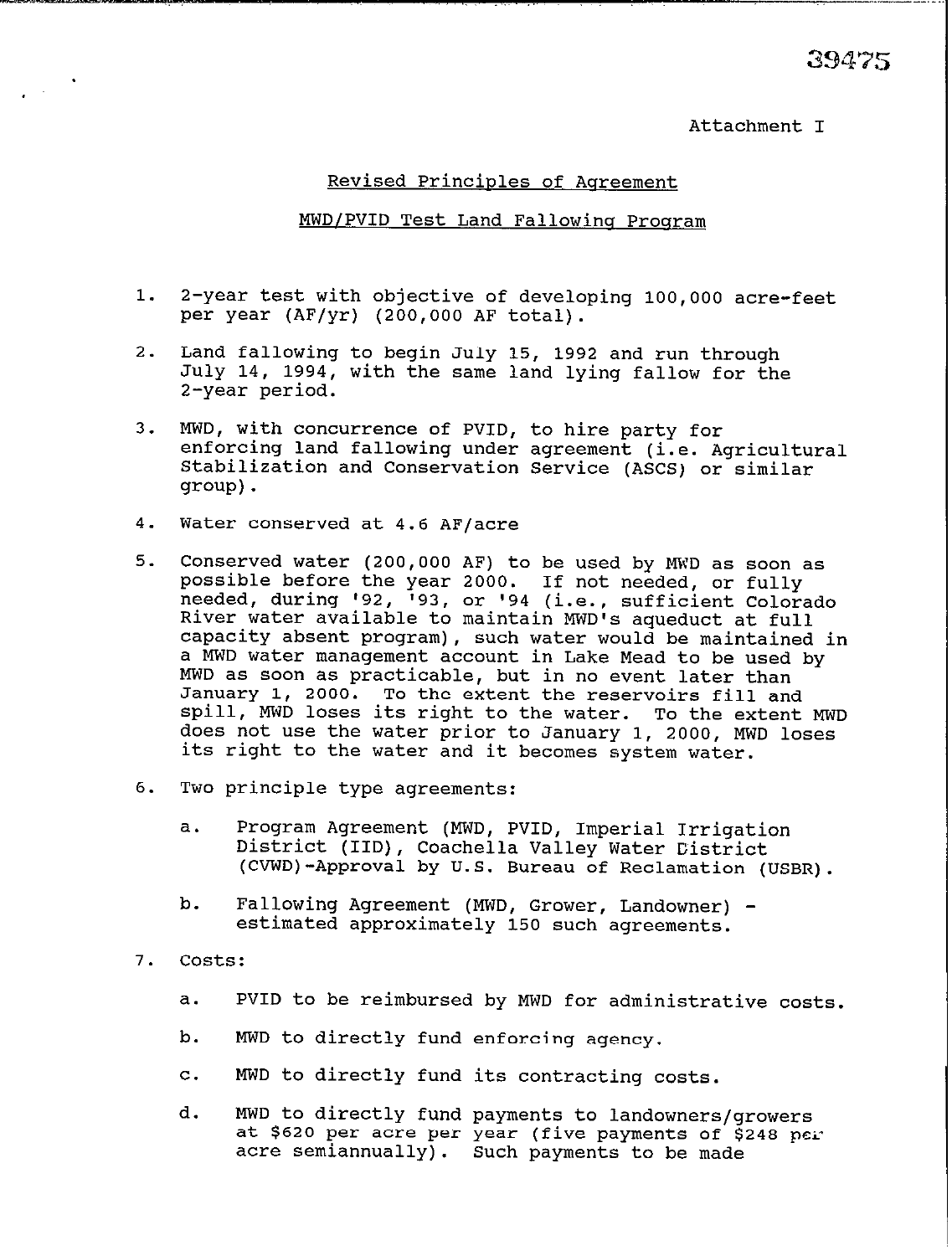**semiannually to assure enforcing agreement. (Landowner/grower responsible out of such payment to pay taxes, PVID toll payments, maintain dust control, and all other items.) Responsibility of landowner/grower to decide division of MWD payment.** 

**8. Land Controls:** 

 $\mathbf{r}$ 

- **a. History of farming on land (i.e., would have been farmed absent program).**
- **b. Landowner/grower will not farm lands that would not have been farmed absent the program.**
- **C. Maintenance of weed, dust control, etc.**
- **d. Minimum size fallowed land must be 18 water toll acres.**
- **e. Maximum of 25 percent of any one grower/landowner's farmland, unless insufficient interest for 100,000 AF/year yield, in which case the maximum can be increased pro rata up to a maximum of 35 percent.**

**rwsprin2**